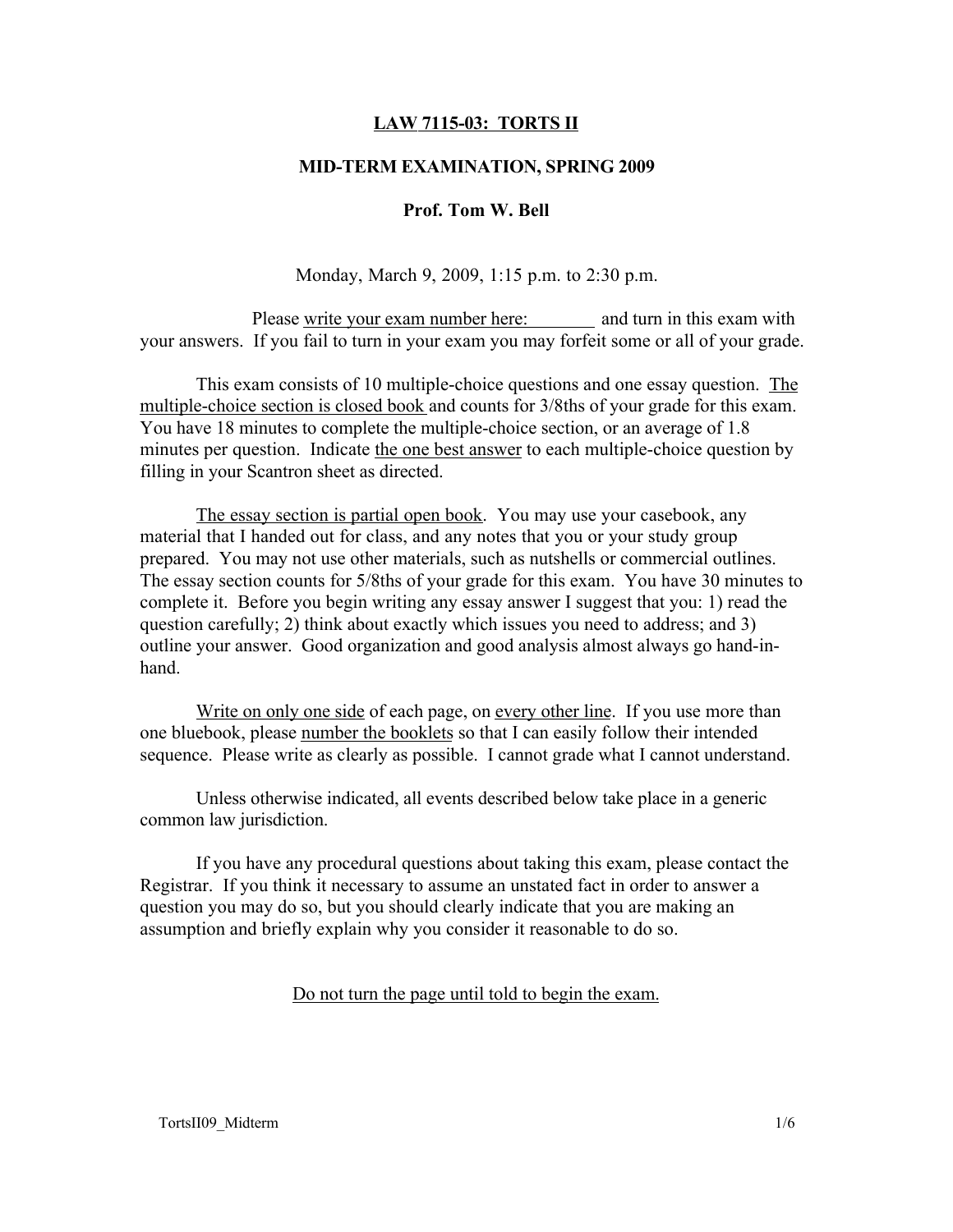Please write your exam number here: and turn in this exam with your answers. If you fail to turn in your exam you may forfeit some or all of your grade.

# Multiple Choice Questions

3/8ths of exam's total grade (maximum time: 18 minutes, or 1.8 minutes/question)

[redacted]